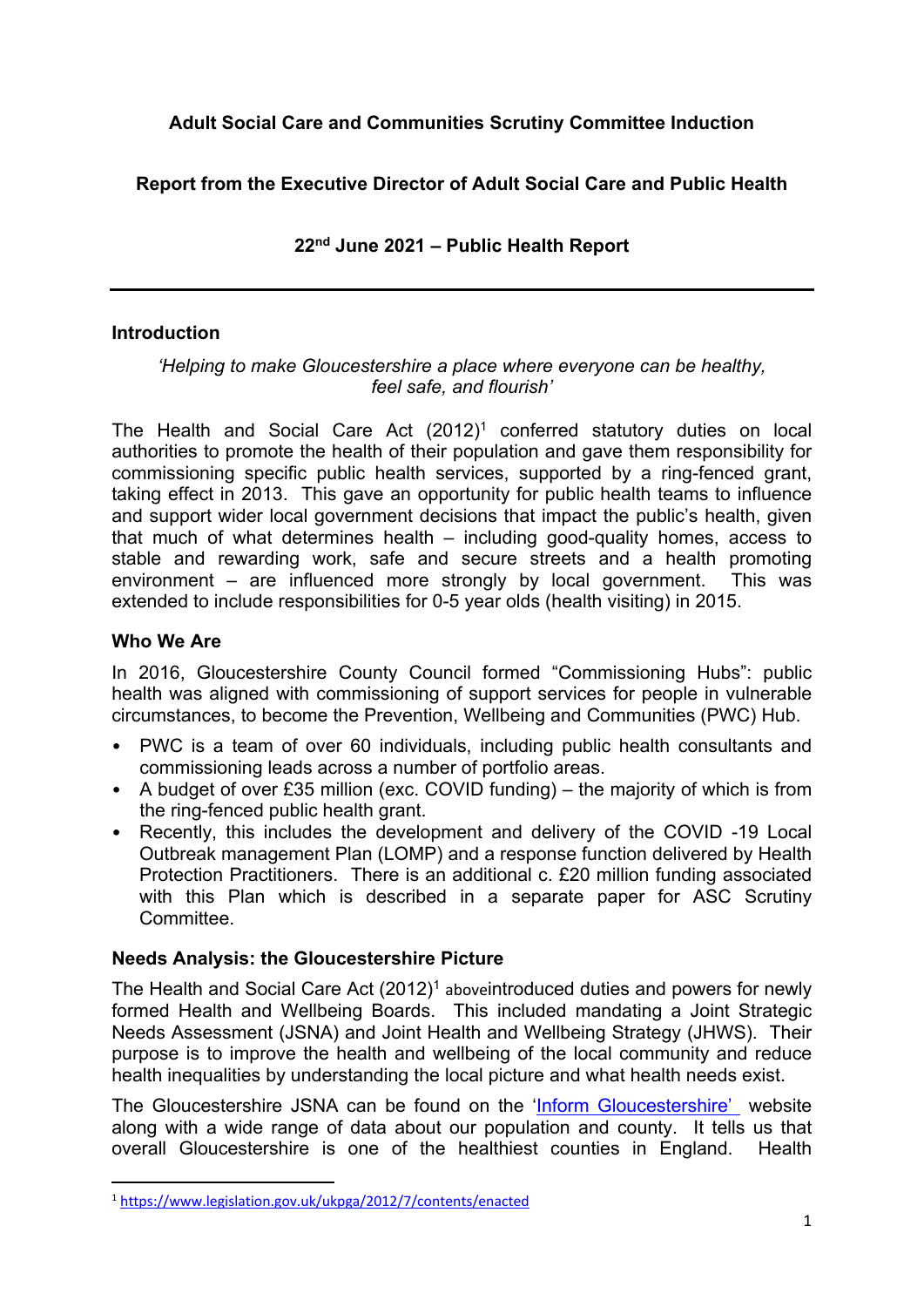outcomes are above the national average and deaths from the major diseases like cancer, heart disease and strokes are below the national average and falling. The Public Health England ['Fingertips'](https://fingertips.phe.org.uk/) website is a further excellent source of health and wellbeing data to help inform local policy and commissioning [Appendix](#page-10-0) 1 shows the most recent Public Health England Health Profile for Gloucestershire.

The picture in Gloucestershire is far from perfect. There are areas of Gloucestershire where residents experience significantly poorer health than the England average. Additionally, although life expectancy at 65 years of age is better in Gloucestershire compared to England overall, it is not improving in line with the national trends for life expectancy. In addition, the age to which men in Gloucestershire can expect to live with good health (known as 'healthy life expectancy') has been declining since 2010. This, coupled with the fact we have an ageing population, presents one of our greatest challenges.

The three leading causes of death in Gloucestershire are cancer (28.6%), circulatory disease (24.0%) and respiratory disease (13.2%). Yet, there are differences across the districts e.g. Tewkesbury has the highest cancer mortality rate, Cheltenham the highest circulatory disease mortality rate and Gloucester, the highest rate for respiratory deaths (taking account of the age differences in each area).

Lifestyle factors such as smoking, poor nutrition, physical inactivity and alcohol misuse are important contributors to most preventable diseases. Unless we take early action create the conditions needed for individuals, families and communities to take steps to improve their own health and wellbeing now, we will not be able to resource the increases in people with ongoing care needs in the future.

## **Prevention, Health Inequalities and the Joint Health & Wellbeing Strategy**

Health inequalities are the 'avoidable and unfair differences in people's health across different population groups' which are a result of social inequalities 'in the conditions in which people are born, grow, live, work and age<sup>22</sup>.

Health inequalities have been documented between population groups across at least four dimensions, with people often falling into more than one category.

- Socio-economic status and deprivation: e.g. unemployed, low income, people living in deprived areas (e.g. poor housing, poor education and/or unemployment).
- Protected characteristics: e.g. age, sex, race, sexual orientation, disability
- Vulnerable groups or 'inclusion health' groups: e.g. vulnerable migrants; Gypsy, Roma and Traveller communities; rough sleepers and homeless
- Geography: e.g. urban, rural<sup>3</sup>.

The Joint Health and Wellbeing Strategy (2019-2030) (JHWS) is the key strategic driver for the work on prevention and health inequalities in Gloucestershire. Alongside this the NHS Long Term Plan**Error! Bookmark not defined.** (LTP) provides the overarching framework for the work of the Integrated Care System (ICS) on prevention and health inequalities. Both Health and Wellbeing and ICS Boards have committed to embedding action on health inequalities across their strategic priorities. COVID-19 has further exposed and amplified the health

<sup>2</sup> Marmot, M. et al (2010) Fair Society, Healthy Lives. [www.instituteofhealthequity.org/resources-reports/fair-society-healthy](http://www.instituteofhealthequity.org/resources-reports/fair-society-healthy-lives-themarmot-review/fair-society-healthy-lives-full-report-pdf.pdf)[lives-themarmot-review/fair-society-healthy-lives-full-report-pdf.pdf](http://www.instituteofhealthequity.org/resources-reports/fair-society-healthy-lives-themarmot-review/fair-society-healthy-lives-full-report-pdf.pdf)

<sup>3</sup> <https://www.england.nhs.uk/ltphimenu/definitions-for-health-inequalities/>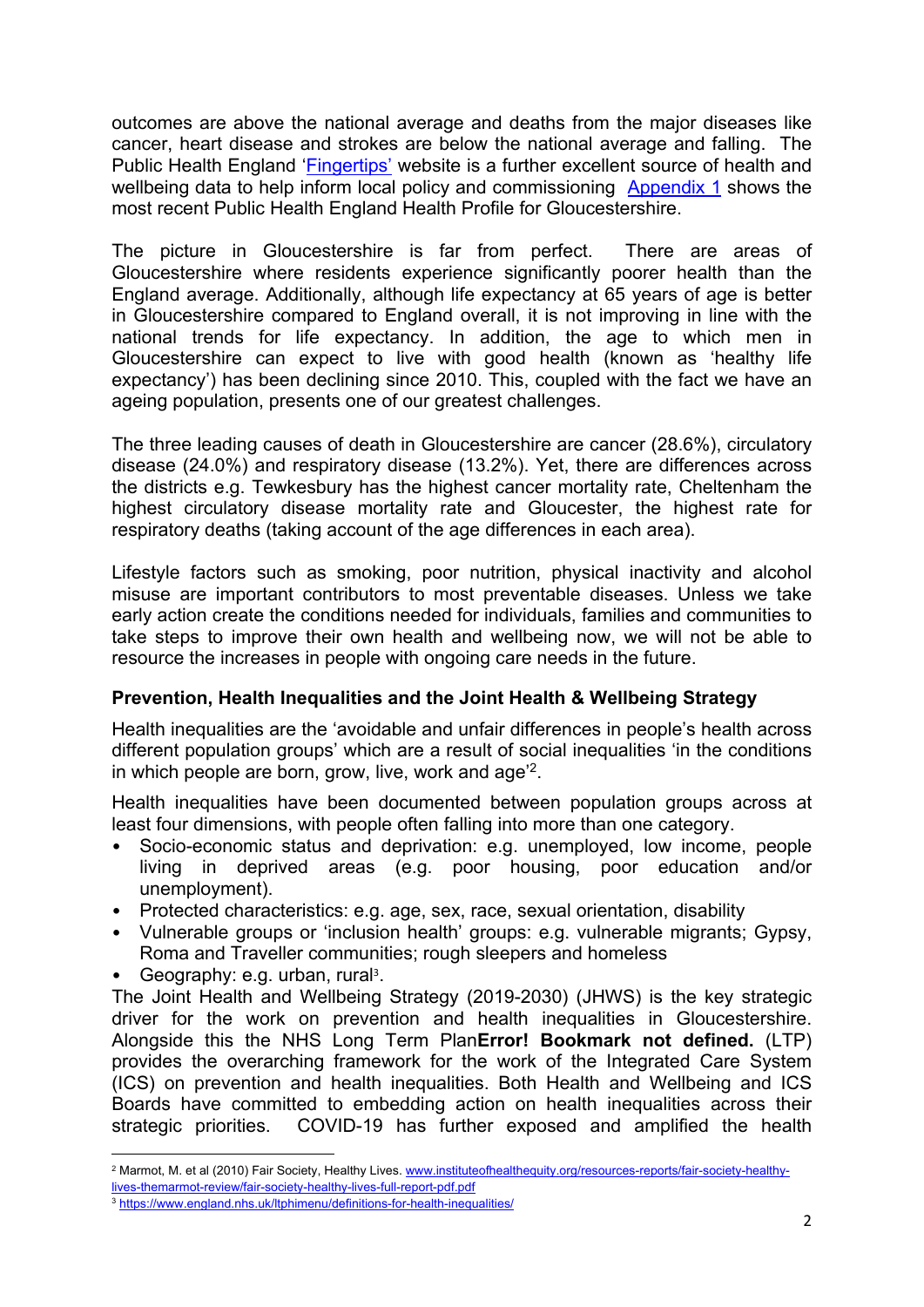inequalities that already existed in the country. It has presented a new imperative for effective action to reduce health inequalities – and an opportunity to 'build back fairer<sup>4</sup>'.

Whilst some of this work has been progressed during the pandemic, the main focus has been on the immediate needs of vulnerable groups e.g. through the work of community resilience, homelessness and mental health groups; and on supporting equitable uptake of COVID-19 vaccinations across the population; both critical for helping to mitigate against COVID-19 related health inequalities and protecting the wider community from the virus. In the wake of Covid next priorities will be to refocus our efforts in the light of our learning from the pandemic and ensure we use this opportunity to create a coherent 'whole system' approach to deliver long- term sustainable change.

#### **Strategic and Service Drivers for the Hub**

The work of the Hub is driven by national and local strategic drivers (Appendix II) as well as intelligence on the health and wellbeing of our population.

## **Our Approach**

We work across GCC and the wider system (health, social care, housing, criminal justice, voluntary sector, communities and partners) to influence and enable colleagues, partners and communities to embed prevention, early intervention and self-care to improve health and wellbeing, and manage demand for services.

Learning from experience and promoting evidence-based change, we give equal weight to physical and mental health and focus our resources where the need/capacity to benefit is greatest to: address avoidable health inequalities; prevent health, social care and housing crises; reduce the risk of harm and support the most vulnerable.

We take a strengths-based approach: collaborating with communities and other stakeholders to help build community capacity, develop community safeguarding and resilience, and make the most of all of Gloucestershire's assets. Creative commissioning and partnership working enable individuals and communities to act for themselves; building confidence, aspiration and resilience. By working to tackle the root causes of problems e.g. the wider determinants of health, we can develop more sustainable solutions to reducing health inequalities.

#### **What We Do**

The Local Government Association has identified that investment in public health leads to reduced pressure on national and local government and the NHS, saving money that can be further invested in prevention and early intervention. This, in turn, through improved health and wellbeing and health equality, leads to further reductions in pressure on care services and wider economic benefits and most importantly, as a happy and healthier population.

<sup>4</sup> Stansfield J, South J, Mapplethorpe T. What are the elements of a whole system approach to community-centred public health? A qualitative study with public health leaders in England's local authority areas. BMJ Open 2020;10:e036044. doi:10.1136/ bmjopen-2019-036044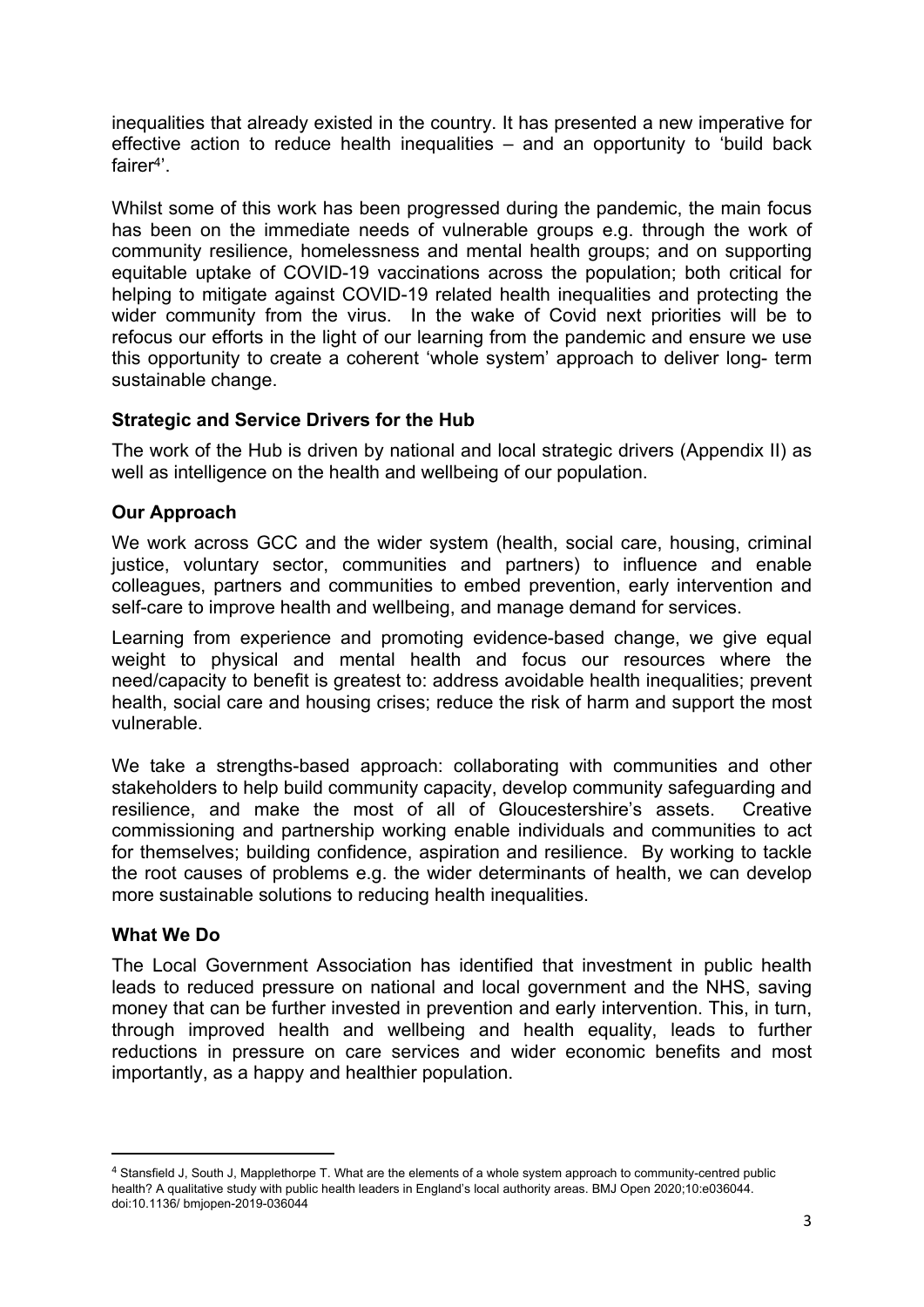# **Budget**

In 2021/22, the public health grant allocation for Gloucestershire is £24,572,514. The allocation is based on a national formula linked to health inequality and health need. The Prevention, Wellbeing and Communities Hub also holds £10.105m commissioning budget for people in vulnerable circumstances and wider hub activities.

The public health grant is spent on activities whose primary purpose is to positively impact on the health and wellbeing of the local population, with the aim of reducing health inequalities in local communities.

During 2020/21 additional grants were received to fund new responsibilities for test and trace activities in response to the COVID-19 pandemic with £2.221m being received to fund the Local Management Outbreak Plan and further c.£20 million funding being announced so far by the DHSC to support proactive containment and intervention measures (see separate paper).

## **Mandated Functions**

Gloucestershire County Council is required to deliver a number of mandated functions:

- appropriate access to sexual health services
- health protection assurance functions delegated from the Secretary of State
- ensuring NHS commissioners receive population public health advice (CCG core offer)
- the National Child Measurement Programme (NCMP) through which reception and year six school children are weighed and measured each year to track obesity rates within the population
- ensuring those eligible are invited to receive an NHS Health Check; a cardiovascular risk assessment for 40-74 year olds without pre-existing conditions
- five mandated points of contact through the health visiting (0-5) service

The conditions of the public health grant also identify further requirements, such as improving outcomes from drug and alcohol treatment services and oral health promotion. We also commission services for those who have poor life experiences, creating vulnerabilities from which they may or may not recover. The gap in living well, between them and others, can be wide and difficult to close without help from those around them to resolve issues and build on their strengths. This investment funds services, which support individuals and families to achieve independent living and social and economic resilience; and to be part of, and sustained by, their community connections and relationships.

## **Priority Areas**

Outside of COVID-19 response work, the team is involved in a wide range of commissioning, influencing and enabling activity, a flavour of which is given below.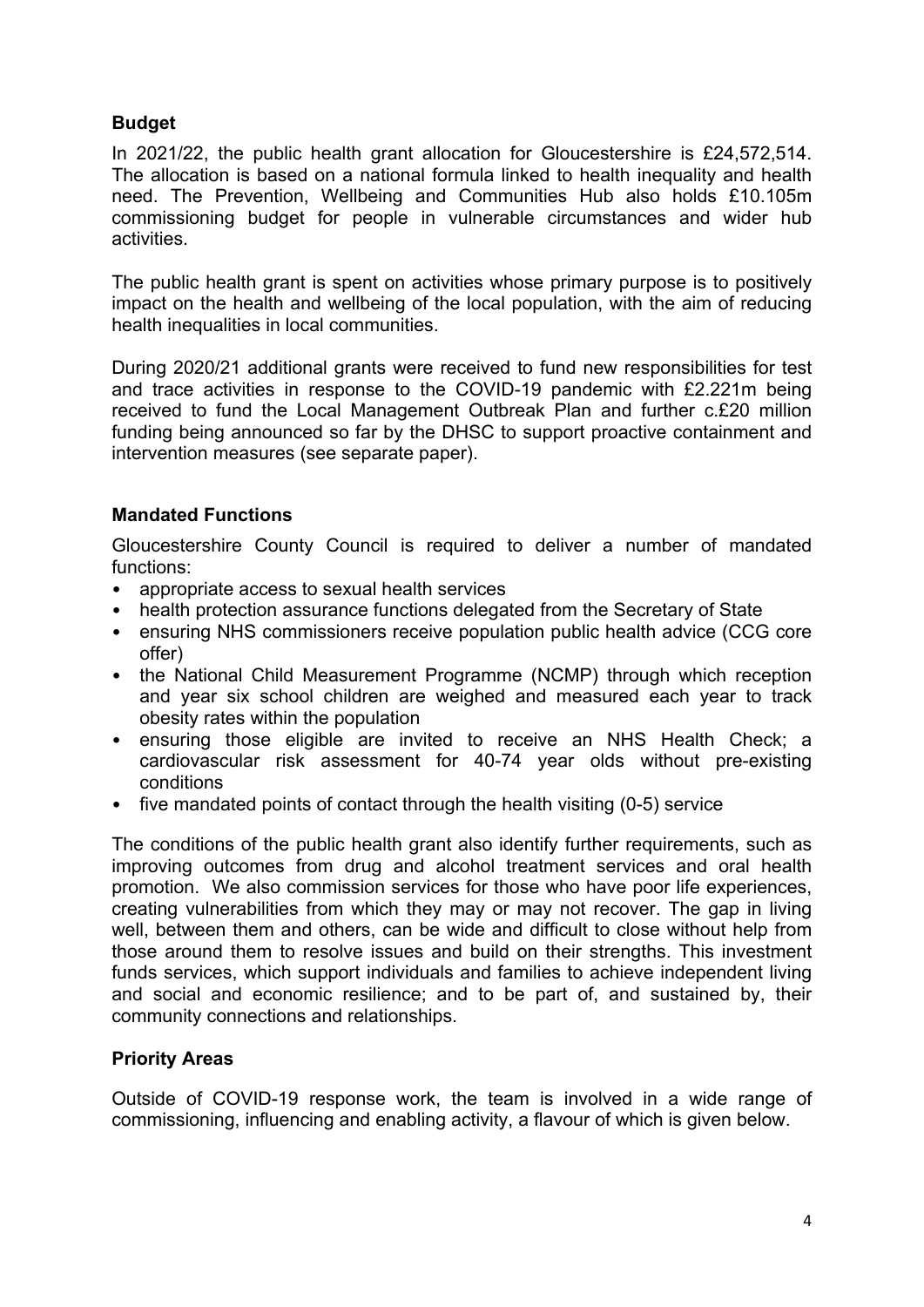## **Public Mental Health**

This work focuses on prevention of mental ill-health, and promotion of positive mental wellbeing and good mental health at population level across all age groups.

We commission a range of services including a self-harm helpline, a mental health and Voluntary and Community Sector (VCS) navigator role, and resources and training for schools to support the wellbeing of pupils via Gloucestershire Healthy Living and Learning (GHLL).

The Suicide Prevention Steering Group brings together a number of partners, including the police, mental health services, and the Coroners Office. The group oversees the county's regular Suicide Audits, and the countywide suicide prevention strategy and action plan, in addition to real time surveillance of suspected suicides. The steering group is supported by the wider Suicide Prevention Partnership Forum which has over 2,100 members from across the public, VCS and private sectors, people with lived experience and members of the public.

A number of additional mental health services have been commissioned in response to Covid-19. These services help provide additional capacity to respond to an increased demand for mental health support through the pandemic, including:

- an anonymous helpline for children and young people aged 9-21 years
- digital mental wellbeing platforms for adults and under-18s offering free online counselling and one-to-one counselling support for adults whose mental health has been significantly impacted by the Covid-19 pandemic.

## **Sexual Health**

Since 2013, Local Authorities have been mandated to ensure that comprehensive, open access, confidential sexual health services are available. The main service provider for specialist sexual health services is Gloucestershire Health and Care (GHC). The service provides contraception; the diagnosis and treatment of sexually transmitted infections; psychosexual medicine; and targeted routine care for people in vulnerable/ high risk groups

GCC also commission targeted sexual health prevention services. These services include: community-based HIV prevention and testing, free condom distribution via the C-Card scheme, social care support for clients with HIV and their carers (provided by the Eddystone Trust); a Teenage Pregnancy Service and Maternity Contraception Service (Gloucestershire Hospitals NHS Trust); and resources and training for schools via Gloucestershire Healthy Living and Learning (GHLL). We also commission GP delivered Long Acting Reversible Contraception (LARC) (coils and implants) and community pharmacy access to emergency contraception.

Services have remained open throughout the pandemic, albeit with an adapted model utilising the established programme of online STI testing; and facilities to enable remote tele-consultations have also been introduced. In person appointments have remained available for urgent or vulnerable patients. Commissioners are working together with providers to ensure there is additional capacity in the sexual health system to meet any additional demand generated by the pandemic.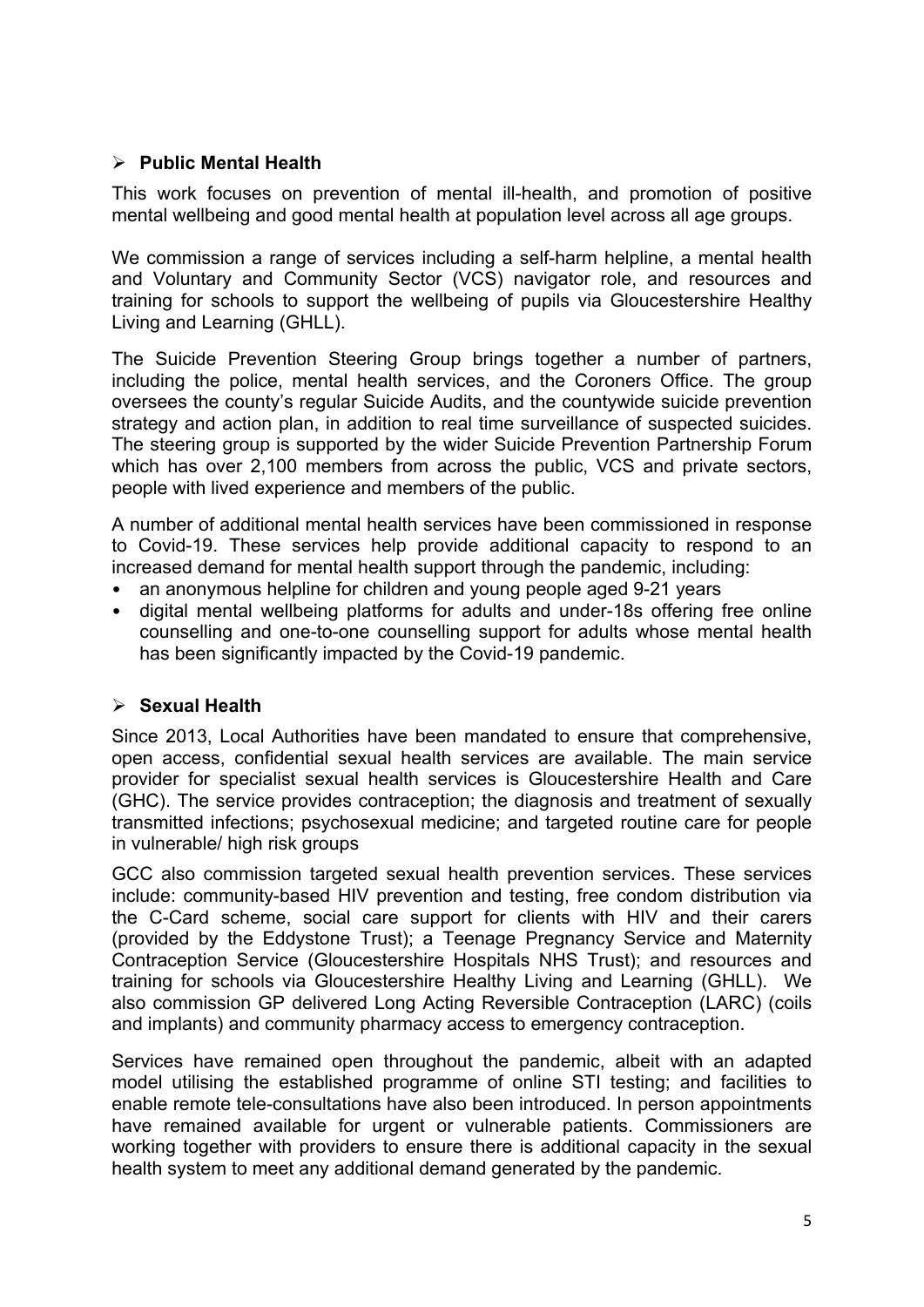#### **Domestic Abuse**

Domestic abuse (DA) causes harm to adults, children and communities; violates human rights and can affect anyone regardless of age, gender, sexuality, race, income, class, mental or physical ability and lifestyle. There are strong links between DA and other areas of our work including mental health; drugs and alcohol, supporting people and complex needs. Further impetus to the agenda has been given by the Domestic Abuse Act, which passed into law on 29<sup>th</sup> April 2021. For the first time it creates a statutory definition of domestic abuse, and explicitly recognises children as victims if they see, hear or otherwise experience the effects of abuse. We have close links with the Sexual Violence Partnership Board and work with partners to identify and share the learning from Domestic Homicide Reviews. In 2020/21 the core service, which operates under the name of 'GDASS', received over 7,000 referrals, up from 5,700 in 2017/18.

The DA Joint Commissioning Framework (developed in Gloucestershire in 2018) covers procurement of specialist DA services for: victims 16+, places of safety, addressing perpetrator behaviour, young people 13+, early identification and workforce development activity, and services to address stalking outside the context of DA. It does not include commissioning activity for children under 13 years.

The new DA Act places a duty on Tier One local authorities to provide support to victims of domestic abuse and their children in refuges and other safe accommodation (Tier 2 authorities have a duty to cooperate), and to establish a multi agency Domestic Abuse Local Partnership Board (LPB) which is obliged to prepare a DA needs assessment and Strategy every three years. MHCLG funding has been allocated to local authorities to support them in meeting their statutory duties and Gloucestershire has received £1,105,661 for 2021/22.

## **Adult Drug and Alcohol Services**

GCC is responsible for commissioning drug and alcohol treatment and recovery services and is required, as a condition of the Public Health Grant, to have regard to the need to improve the take up of, and outcomes from, its drug and alcohol misuse treatment services.

The current contract for the drug and alcohol treatment service was awarded to Change Grow Live (CGL) from 1 January 2017 for five years with an option to extend until March 2024 which has now been taken up. The 2020/21 contract value is £5,350,000.

CGL provides a comprehensive service, encompassing group and 1:1 work, psychosocial interventions, medical treatment/prescribing, harm reduction (e.g. needle exchange), drug and alcohol arrest referrals, hospital in-reach, residential rehabilitation and in-patient detox and broader recovery support (e.g. housing, training and employment). In 2019/20 the service supported 2,605 individuals. An adapted service model has been in place throughout the pandemic with a greater emphasis on keeping people in treatment to ensure individual and community safety and Commissioners have supported the complex case cell to ensure that individuals experiencing multiple disadvantage could be accommodated and supported.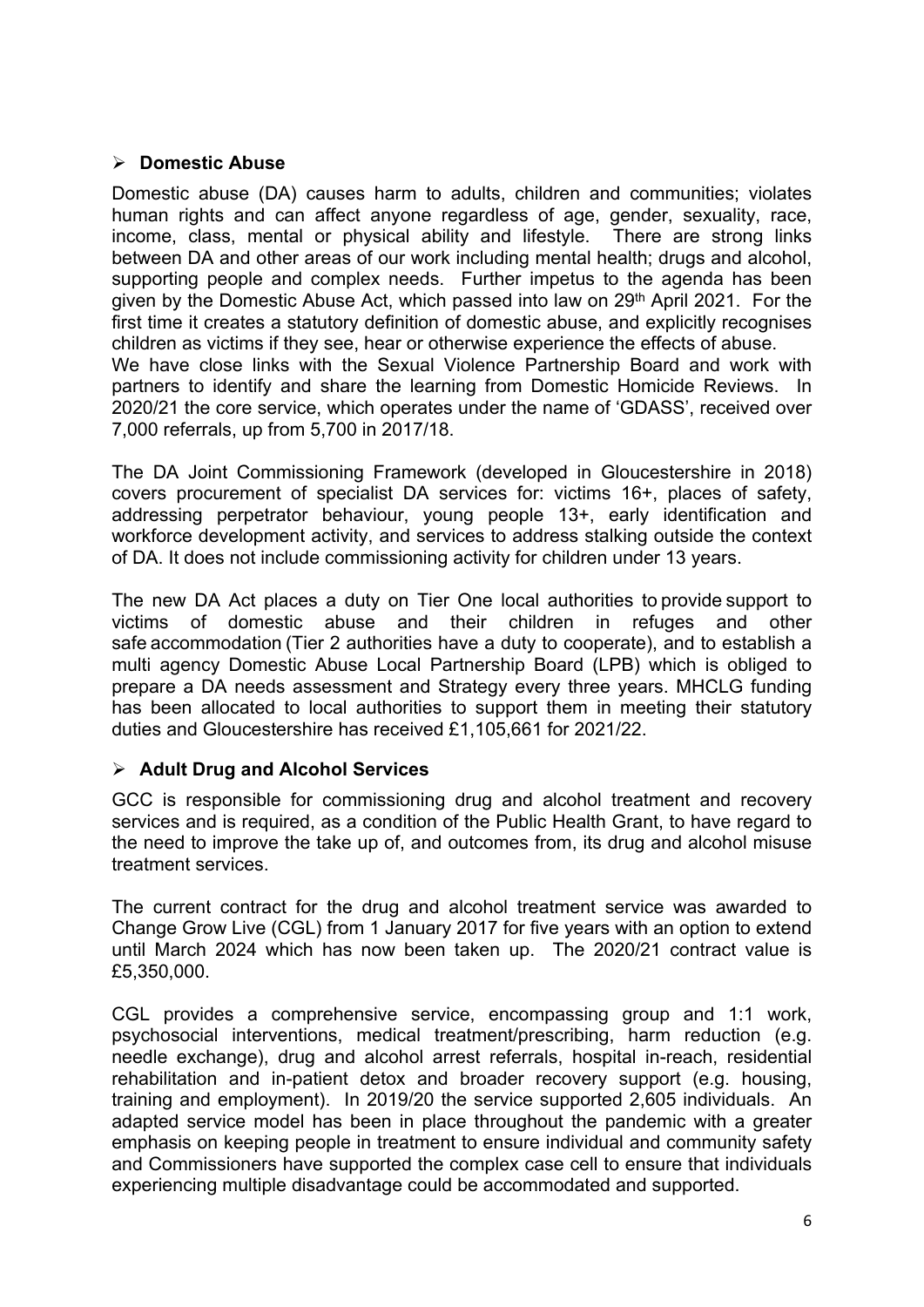Current team activity is focused around ensuring a coordinated harm reduction offer and a clear pathway for those with co-existing substance misuse and mental health conditions; completing an alcohol related deaths audit with the Adult Safeguarding Board; reviewing investment into children and young people's substance misuse services; and additional drug treatment, crime and harm reduction activity aimed at driving down the crime associated with the drug market, particularly acquisitive crime and violent crime, and the rise in drug-related deaths.

# **Supporting People**

Supporting People (SP) pays for the housing support that is provided to vulnerable people to help them live as independently as possible and includes help to people to:

- Settle/stay in their own home with basic skills/confidence to manage day to day
- Gain access to education, training or employment
- Meet their aspirations and foster their ability to achieve positive outcomes such as becoming a more active member of the local community
- Contact other services such as social care, health, doctors and colleges

These services are delivered through Accommodation Based Support and Community Based Support (CABS) services. CABS Services form an integral part of the County's rehousing, early intervention and prevention pathway for people in vulnerable circumstances and homeless individuals. Since April 2020, all CABS services have been purchased through a pseudo-multi provider, multi-purchaser Framework. This enables other partners to purchase those services within the pathway to meet their specific needs.

This pathway has been co-designed in partnership with local stakeholders and partners, and captures services that support people in vulnerable circumstances to prevent and/or move away from rough sleeping and homelessness and to live safe, settled and secure lives.

Over the years CABS services have evolved from delivering long term, deficit-based support services to a considerably more effective short-term strength-based approach. There has been a shift from an over reliance of fixed accommodation and specialist services to a more flexible community based and generic approach that can better respond to changing patterns of need. The remodelling of these services has allowed providers to significantly increase the numbers of individuals they are able to support as well as the quality of outcomes achieved.

## **Healthy Lifestyles**

The Gloucestershire Healthy Lifestyles Service (HLS) <https://www.hlsglos.org/> started in 2017 and will be delivered in the county until April 2024. It provides free, 12 week 1:1 health coaching programmes across the county for those wishing to make a lifestyle change. People can either self refer or be referred by a health professional to receive support for the following:

- Weight Management (including free access to Slimming World groups)
- Physical activity
- Stop smoking (2020/21 saw the largest number of people accessing the service to quit smoking with a quit rate of 69%)
- Alcohol reduction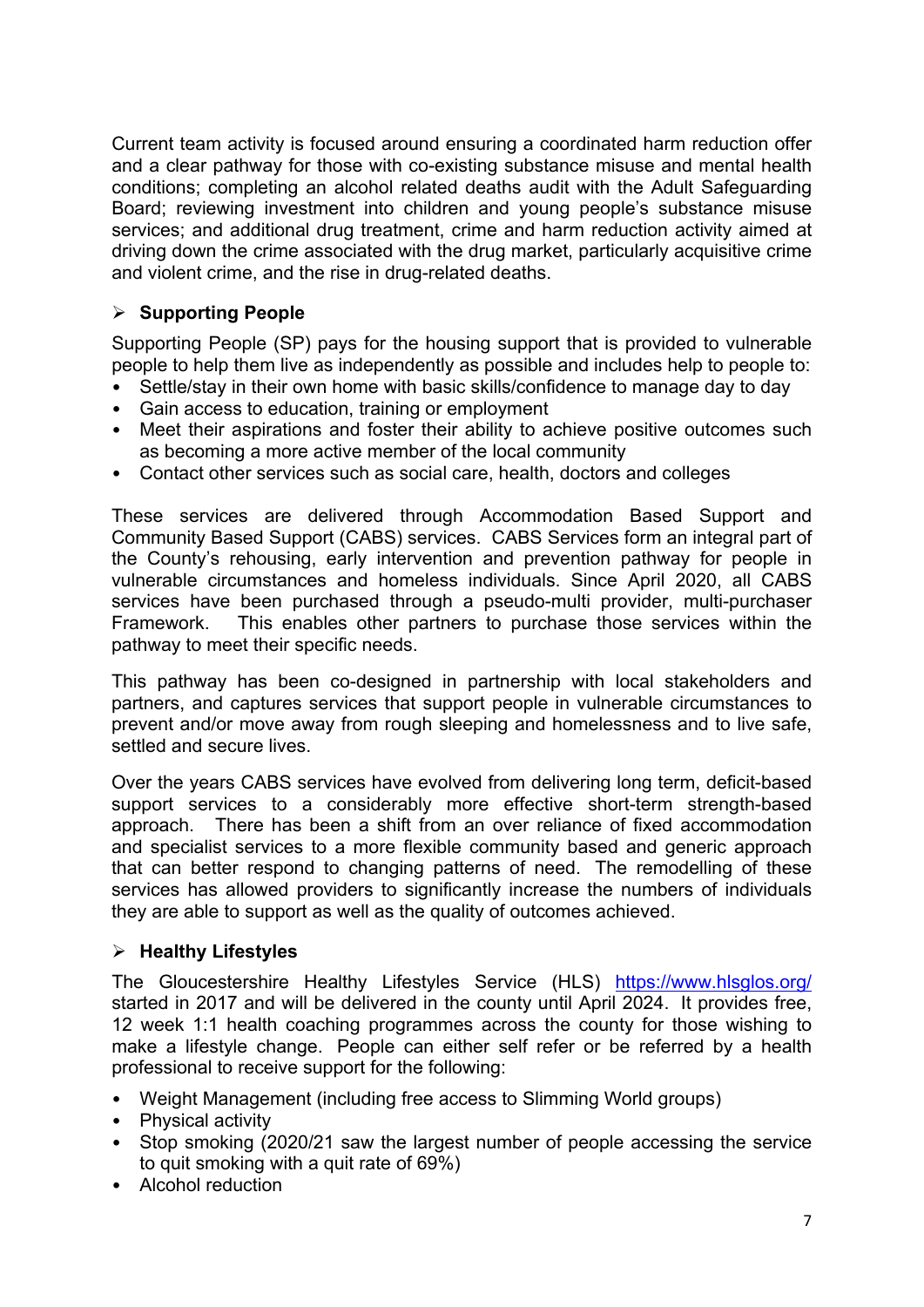Stop smoking and weight management are both priorities within the NHS Long Term Plan, with some funding attached, and we are working in partnership to enhance our local offers.

The service is responsible for delivering a range of training packages e.g. Mental Health First Aid (MHFA) and Making Every Contact Count (MECC) as well as delivering specific programmes of intervention including:

- The Gloucestershire Workplace Accreditation Award working will business to enable them to support their workforce around mental / physical health & wellbeing.
- The Healthy Me, Baby & Beyond programme supports pregnant women and their families up to a child's 2nd birthday to make/maintain positive lifestyle choices.
- The Schools Peer Support Prevention Programme working with secondary school pupils to build knowledge, skills and understanding relating to risk taking behaviours such as smoking, alcohol and sexual health.
- The NHS Health Check is a universal programme and should be offered to all eligible people aged 40-74 and there is an opportunity to support the reduction of health inequalities by prioritising checks to the most deprived groups, or people with the greatest CVD risk. During the pandemic we have seen a significant downturn in NHS Health Checks activity in Primary Care. Over the next few months we will be engaging with GPs to resume full activity; strengthening our targeted approach to delivery and pathways to lifestyle support.
- A whole systems approach to reducing obesity and implementation and evaluation of 'We Can Move' (formerly Gloucestershire Moves) countywide physical activity programme and the development and implementation of Gloucestershire Moves – Gloucestershire's programme to promote active lifestyles.

## **Children's Public Health**

The Council is responsible for commissioning Public Health Nursing Services and is required, as a condition of the Public Health grant, to offer five mandated visits in early years and to deliver the Healthy Child Programme for families and children aged 0 to 5 years, and  $5 - 19$  years.

Public Health Nursing provides universal Health Visiting and School Nursing services to all families and children in Gloucestershire and offers levels of additional targeted support to families with greater needs. Advice and support are available around a range of public health needs including for families during transition to parenthood, maternal mental health assessment and support for breastfeeding, parenting, prevention of accidents, development and school readiness in early years. The Health Visiting service is key to the early identification and support of children and young people at risk of poor outcomes including those with Special Educational Needs and Disabilities (SEND). School age children are able to access support for developing resilience and improving emotional wellbeing, support to achieve and maintain a healthy weight, interventions to protect health in relation to risky behaviours including alcohol, drugs, relationships and sexual health and support for children and families with additional health and wellbeing needs. The PHNS are an essential part of the safeguarding system providing a key universal preventative role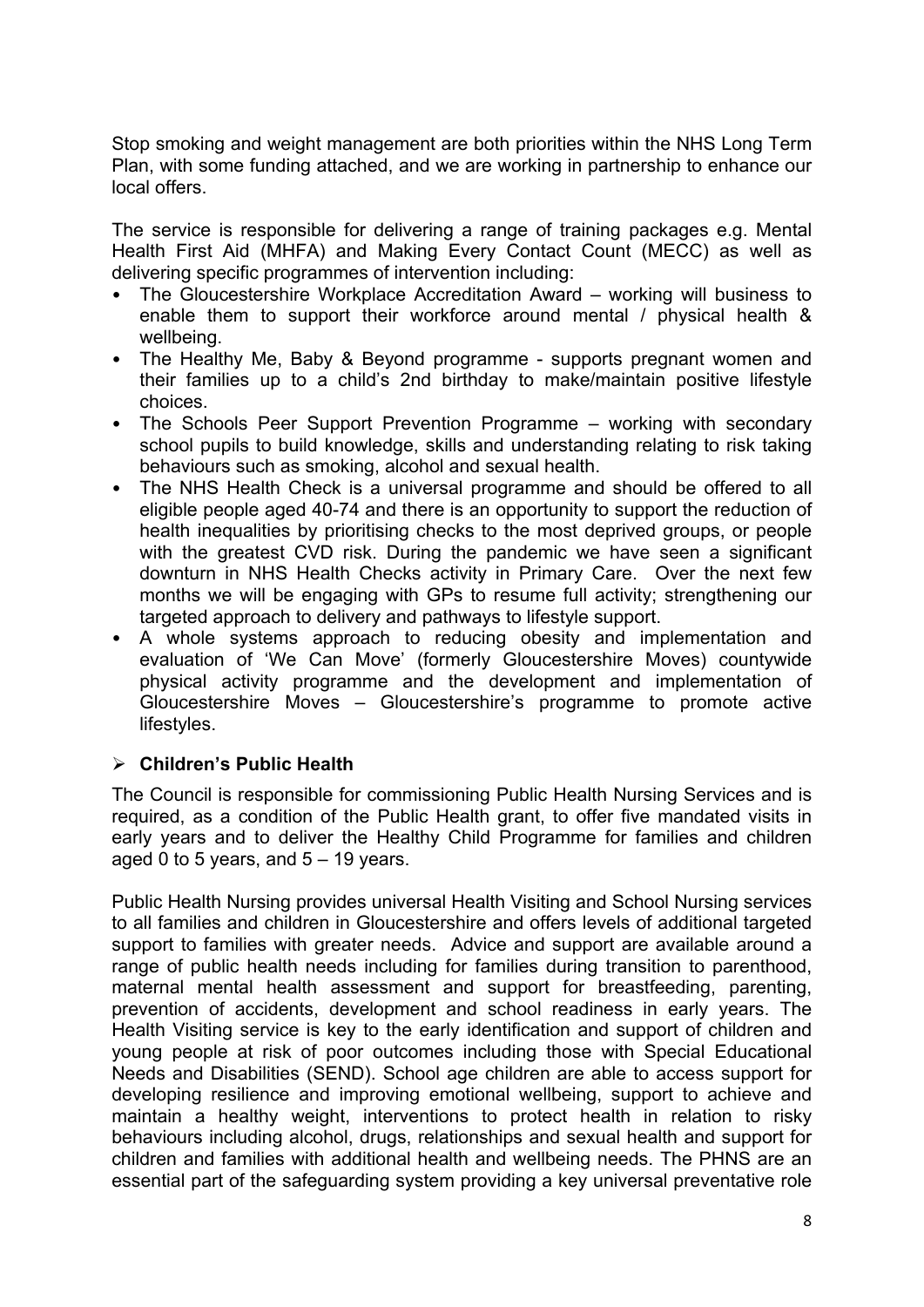within the overall children's workforce, and are in contact with and accessible to all children and young people and their families particularly in the early years.

We also work with the Children and Families Hub and the Clinical Commissioning Group to scope out a health and care model for children and young people aged 0 – 19 and to deliver a Gloucestershire strategy, underpinned by a collaborative governance framework. We have a service level agreement with the Education Hub for the Gloucestershire Healthy Living and Learning offer to schools and commission and support the delivery of the Pupil Wellbeing Survey.

We commission the National Child Measurement Programme and in order to support children and families affected by obesity are working with families in parts of Gloucester City and the Forest of Dean (where childhood obesity levels are highest) to pilot an innovative children's healthy weight offer.

We continue to support the Health and Wellbeing Board as it seeks to embed our approach to Adverse Childhood Experiences (ACEs) and how an ACEs informed approach should be taken forward in Gloucestershire and offer leadership and input into the Action on ACEs work programme and partnership.

# **Core Offer to the CCG**

Under the Health and Social Care Act 2012[1](#page-0-1) , the CCG has a duty to obtain advice appropriate for enabling it effectively to discharge its function from persons who have a broad range of professional experience in: prevention, diagnosis or treatment of illness and the protection or improvement of public health. A Memorandum of Understanding is in place which outlines the offer of support from Public Health. This includes: Population Health Management and Population Health Intelligence programmes; support for ILPs (place-based working), PCNs and CPGs; supporting the development of the ICS staff health and wellbeing agenda via the ICS OD delivery group and supporting the implementation, monitoring and evaluation of initiatives delivered as part of the integrated care system (ICS).

## **Enabling Active Communities and Individuals**

We lead GCC's contribution to the multi-agency Enabling Active Communities and Individuals (EAC-I) work-stream, which bring together projects and programmes which improve health and wellbeing through mobilising assets within communities; this includes working with community organisations to develop innovative approaches to addressing health inequalities in key population groups. Last year, EAC-I was successful in bidding for £1m of national grant funding broadly aimed at improving collaborative working, building community capacity and tackling health inequalities and their root causes.

We continue to coordinate and develop the community offer across the whole care sector; working within prevention and early intervention elements of the operating model and being cognisant of how the system works and how changes to the community offer can affect demand elsewhere

## **Health Protection**

Local Authority Directors of Public Health have an independent scrutiny and assurance role, ensuring that the arrangements of local partners and providers: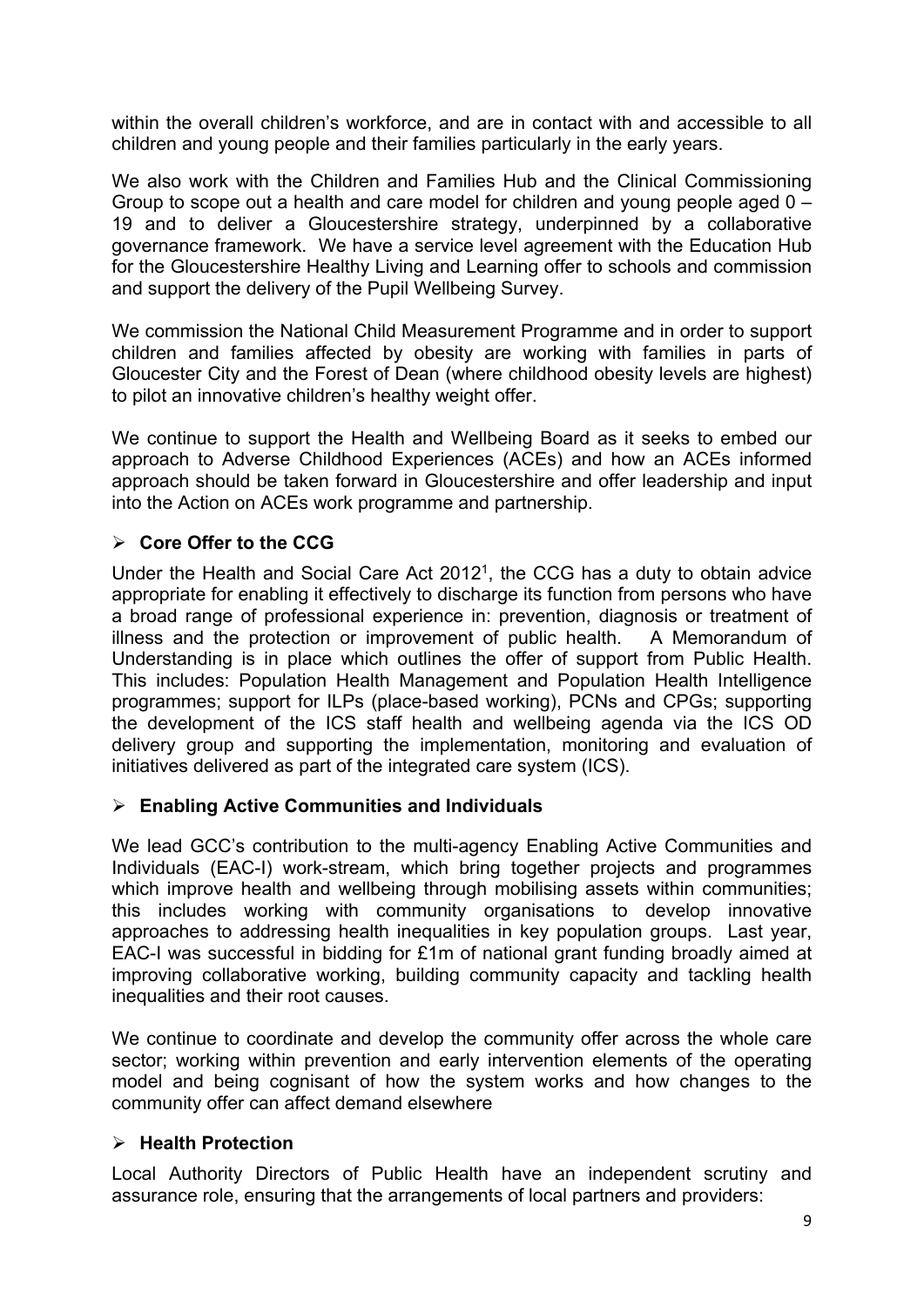- Prevent and mitigate the harm from infectious diseases
- Minimise the health impact from environmental hazards

In 2020/21, the team ran the staff flu vaccination programme and responded to incidents related to avian flu, hepatitis C and multi resistant TB. With respect to screening and immunisations the team work closely with NHS England PHE staff to seek assurance regarding the delivery and take up of screening and immunisation programmes for our local population. We are currently managing the Covid-19 Hub & overseeing delivery of the Local Outbreak Management Plan (LOMP) which provides the local road map for the system to prevent, contain, monitor and respond to outbreaks of COVID-19, alongside our Gloucestershire partners. The team is very much still in response mode and has provided an effective co-ordinated 7-day duty desk to respond to information, advice and guidance. Further details are outlined in more detail in a separate report.

#### **Looking Forward**

Helping people to stay healthy and live independently for longer and ensuring children have the best start in life are major contributors to reducing cost pressures across the system in the medium and longer term. As such, our prevention activity plays a key role in supporting the new Council Strategy and therefore the commissioning intentions of other parts of Gloucestershire County Council, including children's and adult social care, as well as the wider system.

Contract arrangements for Community Based Support (CBS) and Accommodation Based Support (ABS) end dates have been aligned so that we can remodel and retender the entire provision of ABS and CBS to take a 'whole system approach' to develop those services and pathways that enable independent living and prevent homelessness. Savings will be realised during the programme through reductions in community-based support in line with utilisation and reduce capacity of accommodation-based support in line with demand. This will be undertaken in parallel with key partners regarding the opportunities to align investment and models to achieve shared outcomes and objectives.

Our commissioning intentions for 2021/22 are:

- 1. Deliver mandated functions where they have not been paused by NHS England due to C:19 and reinstate those that have:
	- NHS Health Checks, Sexual Health, National Child Measurement Programme, Health Protection, Core Offer to the CCG & Health Visiting service
- 2. Deliver our driving change projects:
	- Local Outbreak Management Plan (LOMP)
	- Establishment of multi-purchaser, multi provider pseudo framework for Community and Accommodation Based Support services (CABS).
- 3. Engage and influence partners to improve the public's health and ensure support for people in vulnerable circumstances and the building and harnessing of communities' capacity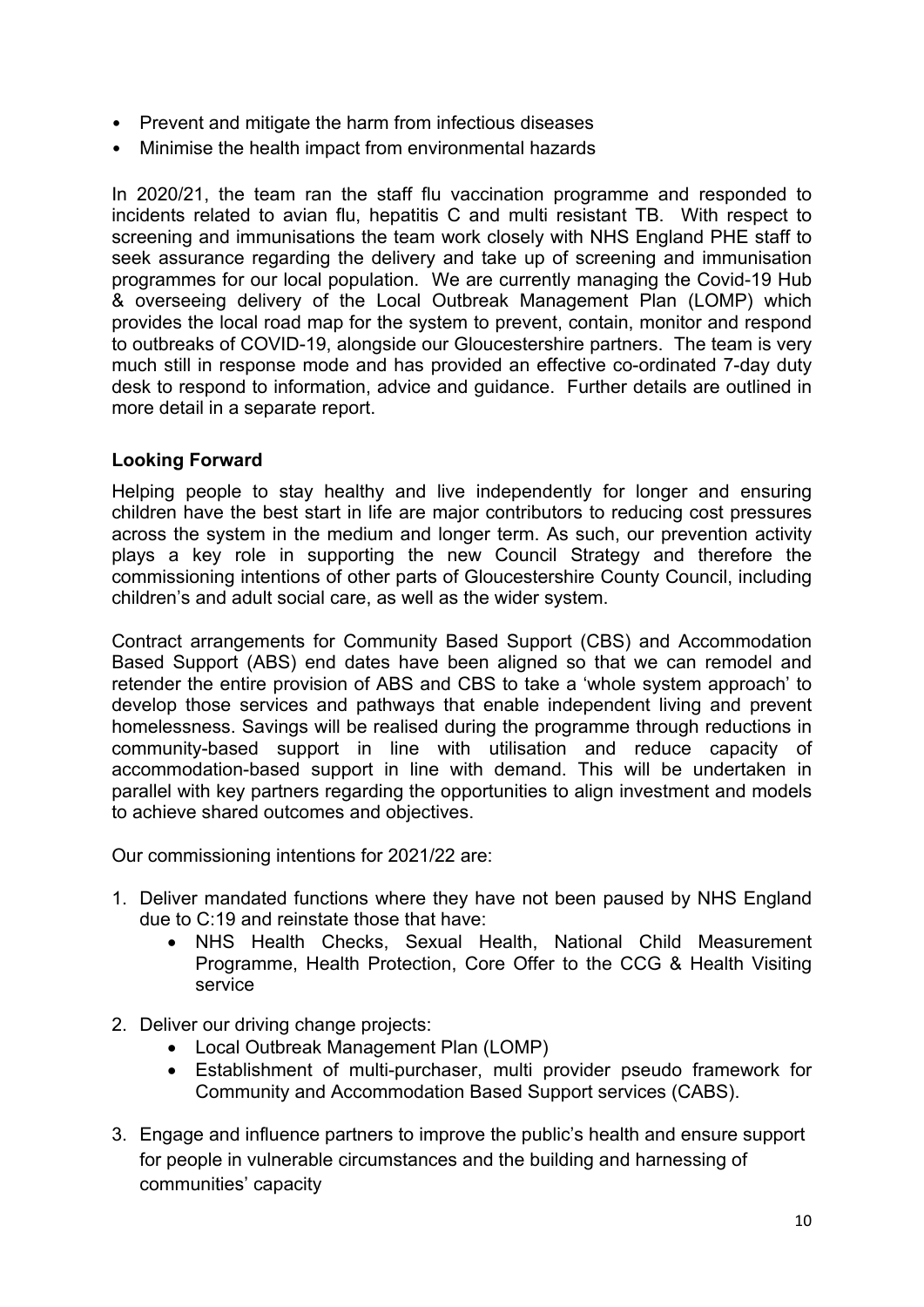- address health inequalities through the Covid-19 BAME Task and Finish Group
- support mental health and wellbeing through the Covid-19 Mental Health & Wellbeing Cell; working with partners to ensure support is available to people, especially those in vulnerable circumstances.
- <span id="page-10-0"></span>4. Develop and embed heath and wellbeing and reducing health inequalities across GCC business and the wider system.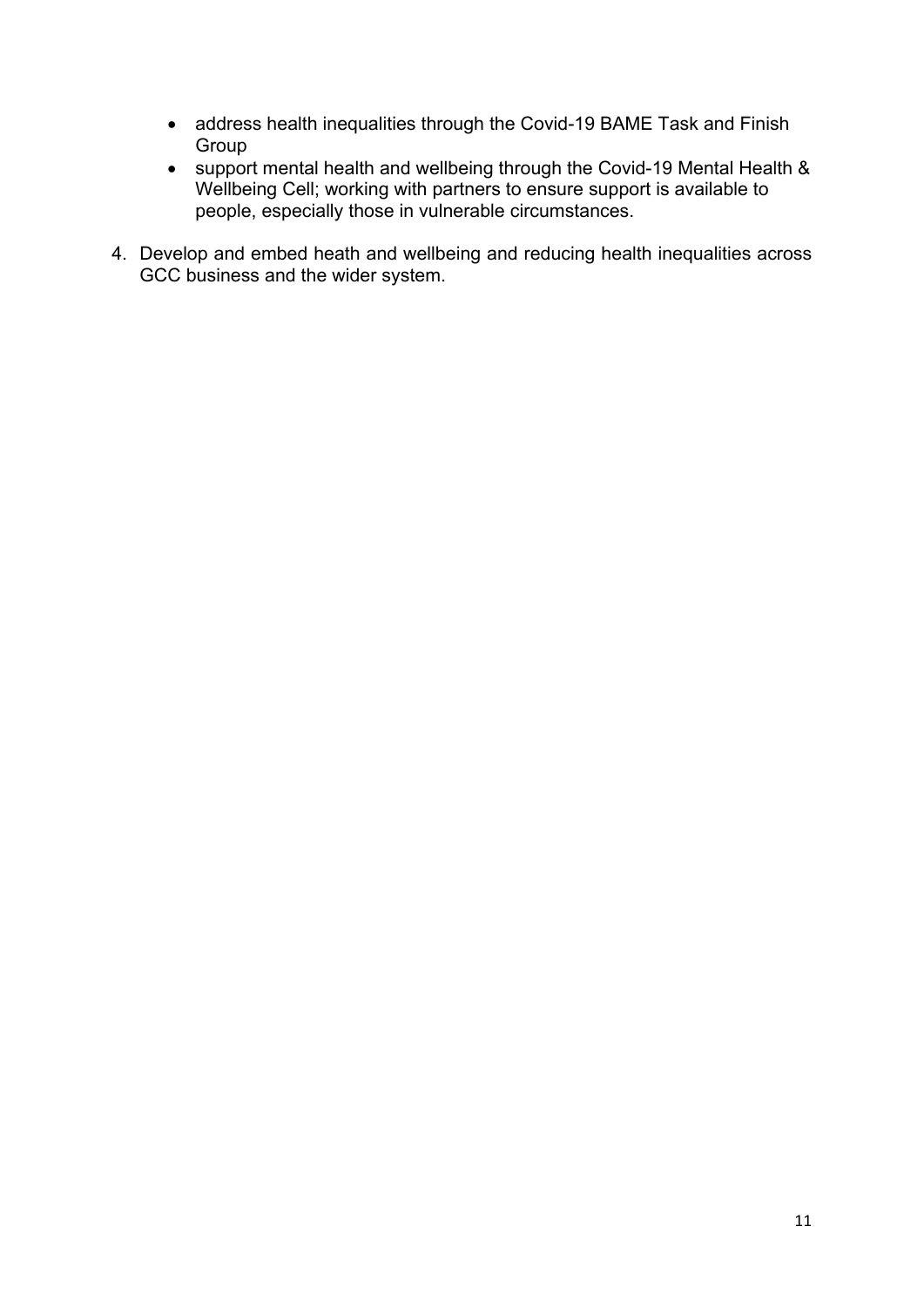#### **Appendix 1: Gloucestershire Health Profile 2019<sup>5</sup>**

#### **Health in summary**

The health of people in Gloucestershire is generally better than the England average. Gloucestershire is one of the 20% least deprived counties/unitary authorities in England, however about 12.6% (13,320) children live in low income families. Life expectancy for both men and women is higher than the England average.

#### **Health inequalities**

Life expectancy is 8.4 years lower for men and 5.4 years lower for women in the most deprived areas of Gloucestershire than in the least deprived areas.

#### **Child health**

In Year 6, 18.6% (1,224) of children are classified as obese, better than the average for England. The rate for alcohol-specific hospital admissions among those under 18 is 30\*. This represents 38 admissions per year. Levels of teenage pregnancy and GCSE attainment (average attainment 8 score) are better than the England average.

#### **Adult health**

The rate for alcohol-related harm hospital admissions is 674\*. This represents 4,344 admissions per year. The rate for self-harm hospital admissions is 212\*, worse than the average for England. This represents 1,280 admissions per year. Estimated levels of smoking prevalence in adults (aged 18+) and physically active adults (aged 19+) are better than the England average. The rates of new sexually transmitted infections and new cases of tuberculosis are better than the England average. The rate of killed and seriously injured on roads is worse than the England average. The rates of statutory homelessness, violent crime (hospital admissions for violence), under 75 mortality rate from cardiovascular diseases, under 75 mortality rate from cancer and employment (aged 16-64) are better than the England average.

<sup>5</sup> <https://fingertips.phe.org.uk/profile/health-profiles/data#page/13/ati/202/are/E10000013>

<sup>\*</sup> rate per 100,000 population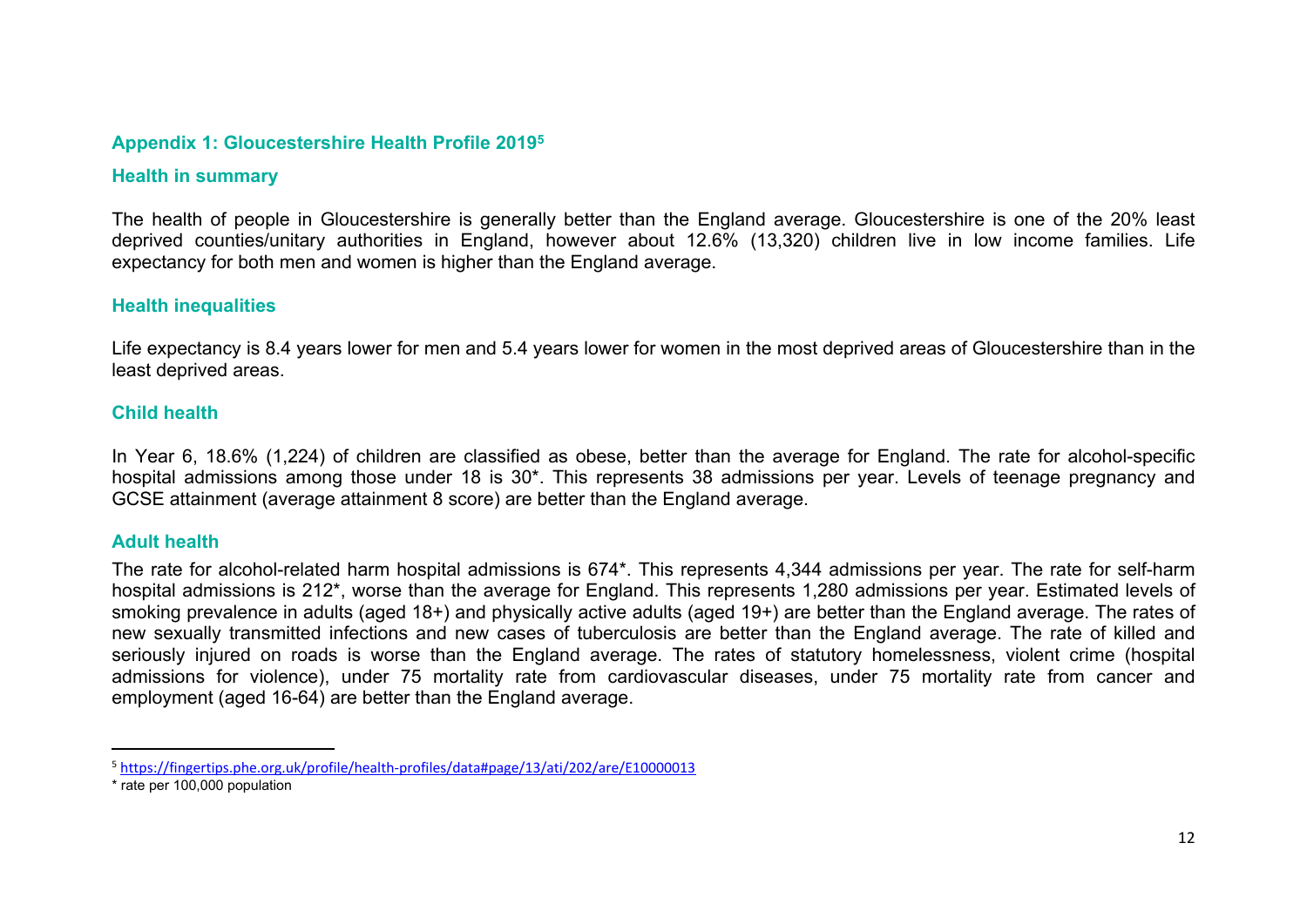#### **Health summary for Gloucestershire**

#### **Key**

Significance compared to goal / England average:

| <b>Significantly worse</b>         | <b>Significantly lower</b>     | Increasing / Getting worse   | Increasing / Getting better  |
|------------------------------------|--------------------------------|------------------------------|------------------------------|
| <b>Not significantly different</b> | <b>Significantly higher</b>    | Decreasing / Getting worse   | Decreasing / Getting better  |
| <b>Significantly better</b>        | <b>Significance not tested</b> | Increasing                   | <b>Decreasing</b>            |
|                                    |                                | Increasing (not significant) | Decreasing (not significant) |
|                                    |                                | Could not be calculated      | No significant change        |

#### **Life expectancy and causes of death**

| <b>Indicator</b>                                     | Age                 | <b>Period</b>          | Count | <b>Value</b><br>(Local) | <b>Value</b><br>(Region) | Value<br>(England) | <b>Change from previous</b>  |
|------------------------------------------------------|---------------------|------------------------|-------|-------------------------|--------------------------|--------------------|------------------------------|
| 1 Life expectancy at birth (male)                    |                     | All ages   2016 - 18   | n/a   | 80.2                    | 80.2                     | 79.6               | Increasing (not significant) |
| 2 Life expectancy at birth (female)                  |                     | All ages   2016 - 18   | n/a   | 83.7                    | 83.8                     | 83.2               | Increasing (not significant) |
| 3 Under 75 mortality rate from all causes            |                     | $<$ 75 yrs   2016 - 18 | 5340  | 295.8                   | 301.5                    | 330.5              | Decreasing (not significant  |
| 4 Mortality rate from all cardiovascular<br>diseases | $<$ 75 yrs          | $2016 - 18$            | 1085  | 59.7                    | 61.9                     | 71.7               | Decreasing (not significant) |
| 5 Mortality rate from cancer                         | $<$ 75 $\forall$ rs | $2016 - 18$            | 2184  | 119.9                   | 125.6                    | 132.3              | Decreasing (not significant  |
| 6 Suicide rate                                       | $10+$ yrs           | $2016 - 18$            | 172   | 10.4                    | 11.1                     | 9.64               | Increasing (not significant) |

## **Injuries and ill health**

| Indicator                                    | Age | Period      | Count | Value<br>(Local) | <b>Value</b><br>(Region) | Value<br>(England) | <b>Change from previous</b> |
|----------------------------------------------|-----|-------------|-------|------------------|--------------------------|--------------------|-----------------------------|
| 7 Killed and seriously injured (KSI) rate on | All | $2016 - 18$ | 884   | 46.9             | 39.8                     | 42.6 \$            | Could not be calculated     |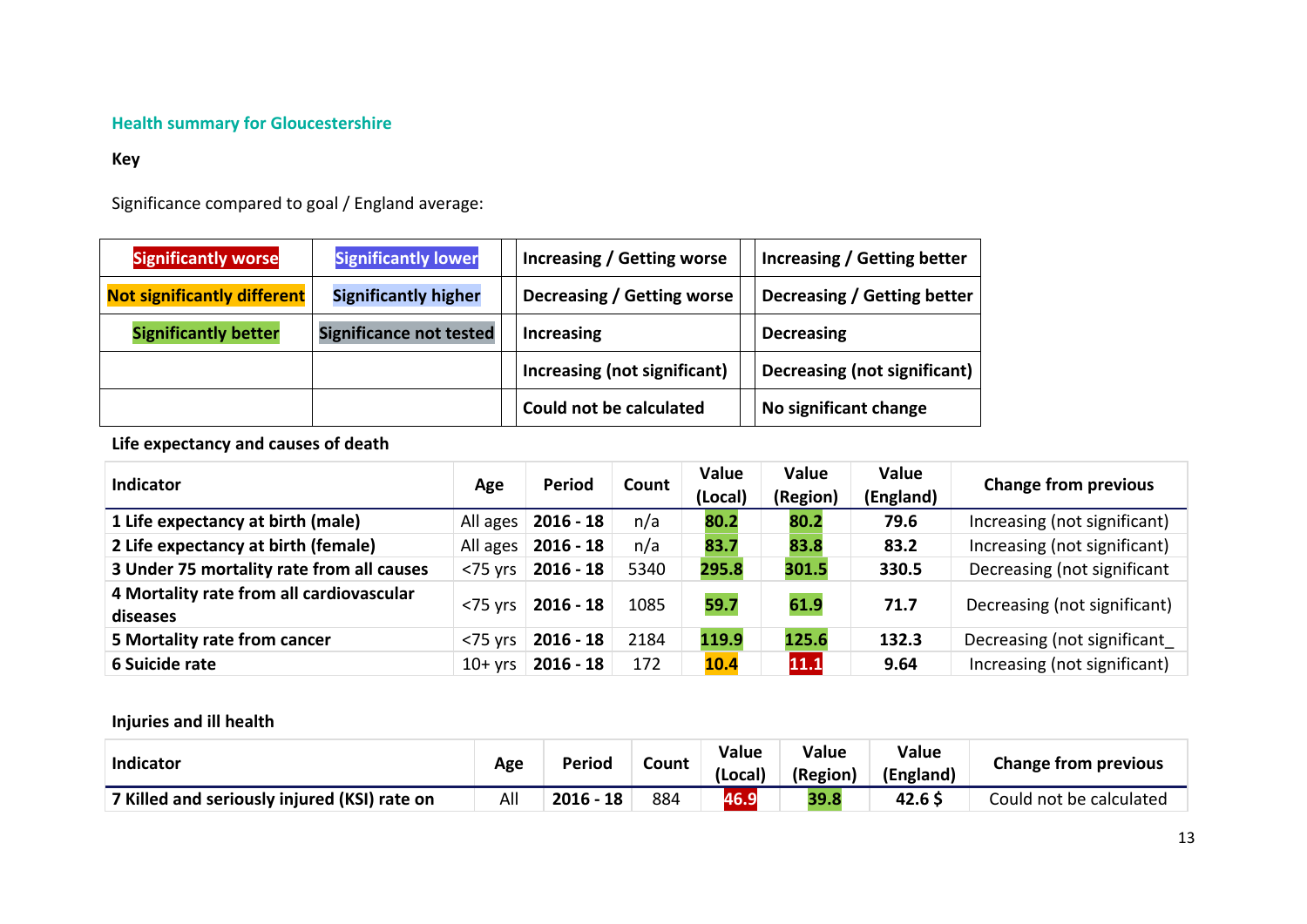| <b>Indicator</b>                                                 | Age         | <b>Period</b> | Count | <b>Value</b><br>(Local) | Value<br>(Region) | Value<br>(England) | <b>Change from previous</b>     |
|------------------------------------------------------------------|-------------|---------------|-------|-------------------------|-------------------|--------------------|---------------------------------|
| <b>England's roads</b>                                           | ages        |               |       |                         |                   |                    |                                 |
| 8 Emergency hospital admission rate for<br>intentional self-harm | All<br>ages | 2018/19       | 1280  | 212.1                   | 272.8             | 193.4              | Increasing (not significant)    |
| 9 Emergency hospital admission rate for hip<br>fractures         | $65+yrs$    | 2018/19       | 730   | 534.4                   | 566.3             | 558.4              | Decreasing (not<br>significant) |
| 10 Percentage of cancer diagnosed at early<br>stage              | All<br>ages | 2017          | 1313  | 51.3                    | 53.3              | 52.2               | Increasing (not significant)    |
| 11 Estimated diabetes diagnosis rate                             | $17+$ yrs   | 2018          | n/a   | 77.9                    | 74.0              | 78.0               | Decreasing (not<br>significant) |
| 12 Estimated dementia diagnosis rate                             | $65+$ yrs   | 2019          | 5977  | $68.1*$                 | $62.4*$           | $68.7*$            | Increasing (not significant)    |

#### **Behavioural risk factors**

| <b>Indicator</b>                                              | Age                 | <b>Period</b>       | Count | Value<br>(Local) | Value<br>(Region) | Value<br>(England) | <b>Change from previous</b>     |
|---------------------------------------------------------------|---------------------|---------------------|-------|------------------|-------------------|--------------------|---------------------------------|
| 13 Hospital admission rate for alcohol-specific<br>conditions | < 18<br><b>vrs</b>  | 2016/17<br>$-18/19$ | 115   | 30.2             | 44.1              | 31.6               | Decreasing (not<br>significant) |
| 14 Hospital admission rate for alcohol-related<br>conditions  | All<br>ages         | 2018/19             | 4344  | 673.8            | 680.0             | 663.7              | Increasing/getting worse        |
| 15 Smoking prevalence in adults                               | $18+$<br>yrs        | 2018                | 61322 | 12.1             | <b>13.9</b>       | 14.4               | Decreasing (not<br>significant) |
| 16 Percentage of physically active adults                     | $19+$<br><b>vrs</b> | 2017/18             | n/a   | 70.7             | 70.7              | 66.3               | Increasing (not significant)    |
| 17 Percentage of adults classified as<br>overweight or obese  | $18+$<br><b>vrs</b> | 2017/18             | n/a   | 61.4             | 61.0              | 62.0               | Increasing (not significant)    |

**Child health**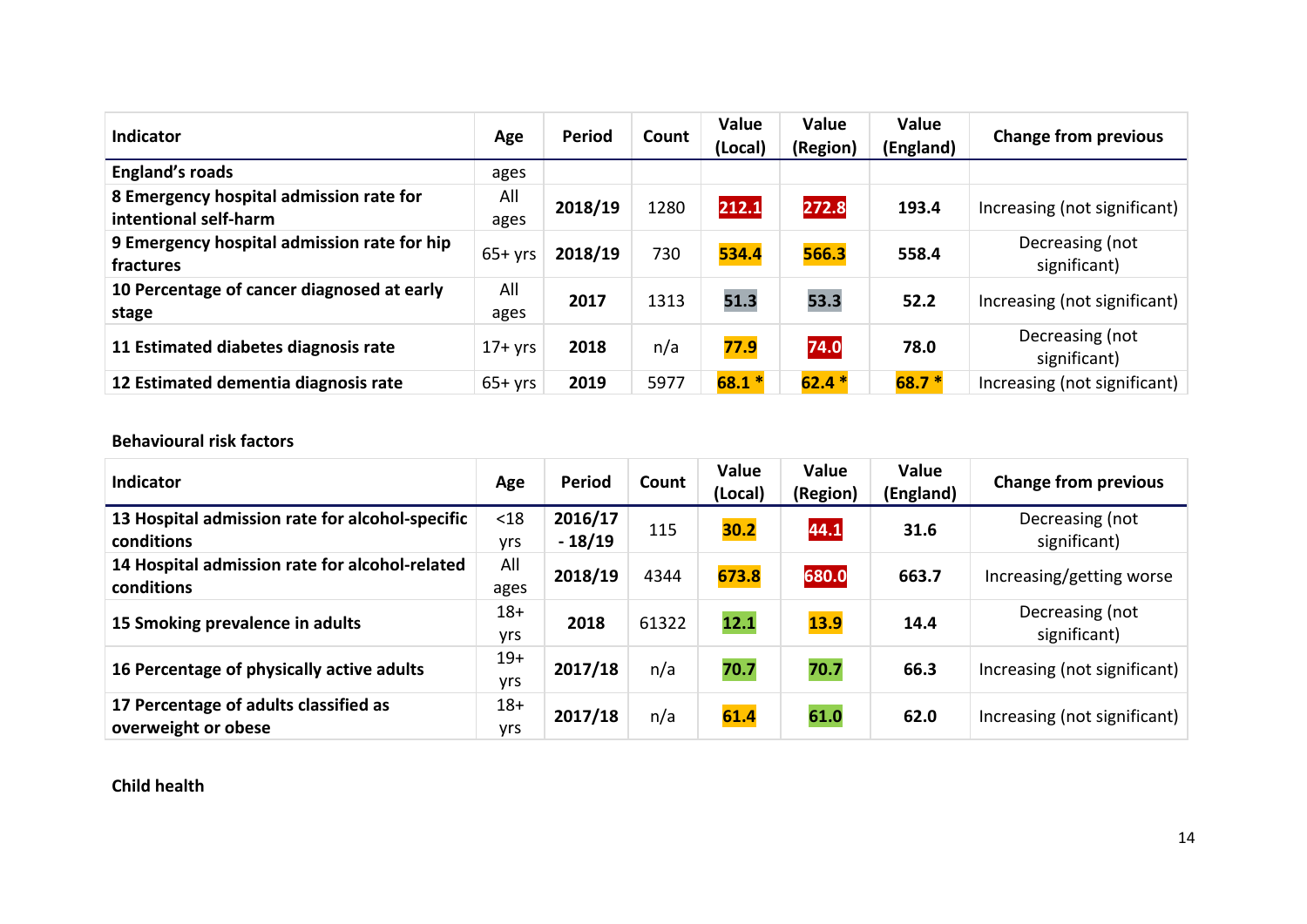| <b>Indicator</b>                                               | Age                     | <b>Period</b>  | Count | Value<br>(Local)         | Value<br>(Region) | Value<br>(England) | <b>Change from previous</b>     |
|----------------------------------------------------------------|-------------------------|----------------|-------|--------------------------|-------------------|--------------------|---------------------------------|
| 18 Teenage conception rate                                     | $18$<br>yrs             | 2017           | 152   | 14.8                     | 14.9              | 17.8               | Decreasing (not<br>significant) |
| 19 Percentage of smoking during pregnancy                      | All<br>ages             | 2018/19        | 666   | 11.1                     | 10.9\$            | 10.6               | Increasing (not<br>significant) |
| 20 Percentage of breastfeeding initiation                      | All<br>ages             | 2016/17        | 2758  | $\overline{\phantom{a}}$ | 79.5              | 74.5               | Could not be calculated         |
| 21 Infant mortality rate                                       | $<$ 1 yr                | $2016 -$<br>18 | 66    | 3.35                     | 3.28              | 3.93               | Increasing (not<br>significant) |
| 22 Year 6: Prevalence of obesity (including<br>severe obesity) | $10 - 11$<br><b>vrs</b> | 2018/19        | 1224  | 18.6                     | 16.5              | 20.2               | Increasing (not<br>significant) |

# **Inequalities**

| <b>Indicator</b>                                                     | Age          | <b>Period</b> | Count | Value<br>(Local) | Value<br>(Region) | Value<br>(England) | <b>Change from previous</b>     |
|----------------------------------------------------------------------|--------------|---------------|-------|------------------|-------------------|--------------------|---------------------------------|
| 23 Deprivation score (IMD 2015)                                      | All<br>ages  | 2015          | n/a   | 15.0             |                   | 21.8               | Could not be calculated         |
| 24 Smoking prevalence in adults in routine<br>and manual occupations | 18-64<br>vrs | 2018          | n/a   | <b>19.8</b>      | 25.5              | 25.4               | Decreasing (not<br>significant) |

#### **Wider determinants of health**

| <b>Indicator</b>                                           | Age        | <b>Period</b> | Count  | Value<br>(Local) | Value<br>(Region) | Value<br>(England) | <b>Change from previous</b>     |
|------------------------------------------------------------|------------|---------------|--------|------------------|-------------------|--------------------|---------------------------------|
| 25 Percentage of children in low income<br><b>families</b> | $<$ 16 yrs | 2016          | 13320  | 12.6             | 14.0              | 17.0               | Increasing (not<br>significant) |
| 26 Average GCSE attainment (average<br>attainment 8 score) | 15-16 vrs  | 2018/19       | 296466 | 49.0             | 46.7              | 46.9               | Decreasing (not<br>significant) |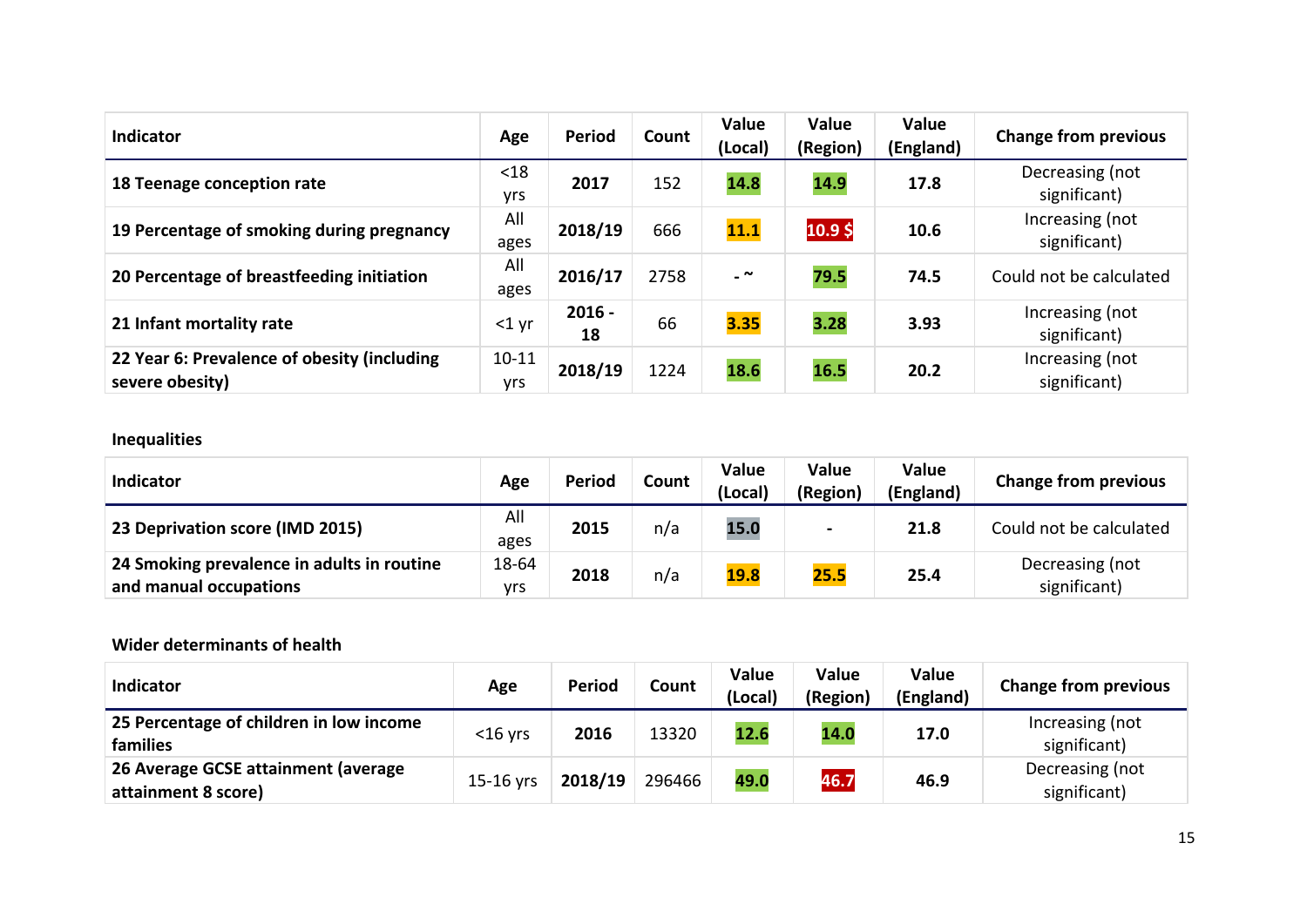| Indicator                                                                              | Age               | Period              | Count  | <b>Value</b><br>(Local) | Value<br>(Region) | Value<br>(England) | <b>Change from previous</b>     |
|----------------------------------------------------------------------------------------|-------------------|---------------------|--------|-------------------------|-------------------|--------------------|---------------------------------|
| 27 Percentage of people in employment                                                  | 16-64 vrs         | 2018/19             | 308500 | 81.6                    | 78.9              | 75.6               | Increasing (not<br>significant) |
| 28 Statutory homelessness rate - eligible<br>homeless people not in priority need      | Not<br>applicable | 2017/18             | 120    | 0.44                    | 0.32              | 0.79               | Increasing (not<br>significant) |
| 29 Violent crime - hospital admission rate<br>for violence (including sexual violence) | All ages          | 2016/17<br>$-18/19$ | 405    | 22.5                    | 34.9              | 44.9               | Decreasing (not<br>significant) |

#### **Health protection**

| <b>Indicator</b>                                         | Age              | <b>Period</b>                      | Count | Value<br>(Local) | Value<br>(Region) | Value<br>(England) | <b>Change from previous</b>     |
|----------------------------------------------------------|------------------|------------------------------------|-------|------------------|-------------------|--------------------|---------------------------------|
| <b>30 Excess winter deaths index</b>                     | All<br>ages      | Aug<br>$2017 -$<br><b>Jul 2018</b> | 563   | 29.9             | 29.5              | 30.1               | Increasing/getting worse        |
| 31 New STI diagnoses rate (exc chlamydia<br>aged $<$ 25) | $15 - 64$<br>yrs | 2018                               | 2379  | 610.4            | 655.3             | 850.6              | Increasing /getting worse       |
| 32 TB incidence rate                                     | All<br>ages      | $2016 -$<br>18                     | 56    | 2.97             | 2.75              | 9.19               | Decreasing (not<br>significant) |

For full details on each indicator, see the [definitions](https://fingertips.phe.org.uk/profile/health-profiles/data#page/6/gid/1938132701/pat/6/par/E12000004/ati/201/are/E07000032/iid/90366/age/1/sex/1) tab of the Local Authority Health Profiles online tool. For a full list of profiles produced by Public Health England, see the fingertips website: <https://fingertips.phe.org.uk/>

#### **Indicator value types**

1,2 Life expectancy - years 3,4,5 Directly age-standardised rate per 100,000 population aged under 75 6 Directly age-standardised rate per 100,000 population aged 10 and over 7 Crude rate per 100,000 population 8 Directly age-standardised rate per 100,000 population 9 Directly age-standardised rate per 100,000 population aged 65 and over 10 Proportion - % of cancers diagnosed at stage 1 or 2 11 Proportion - %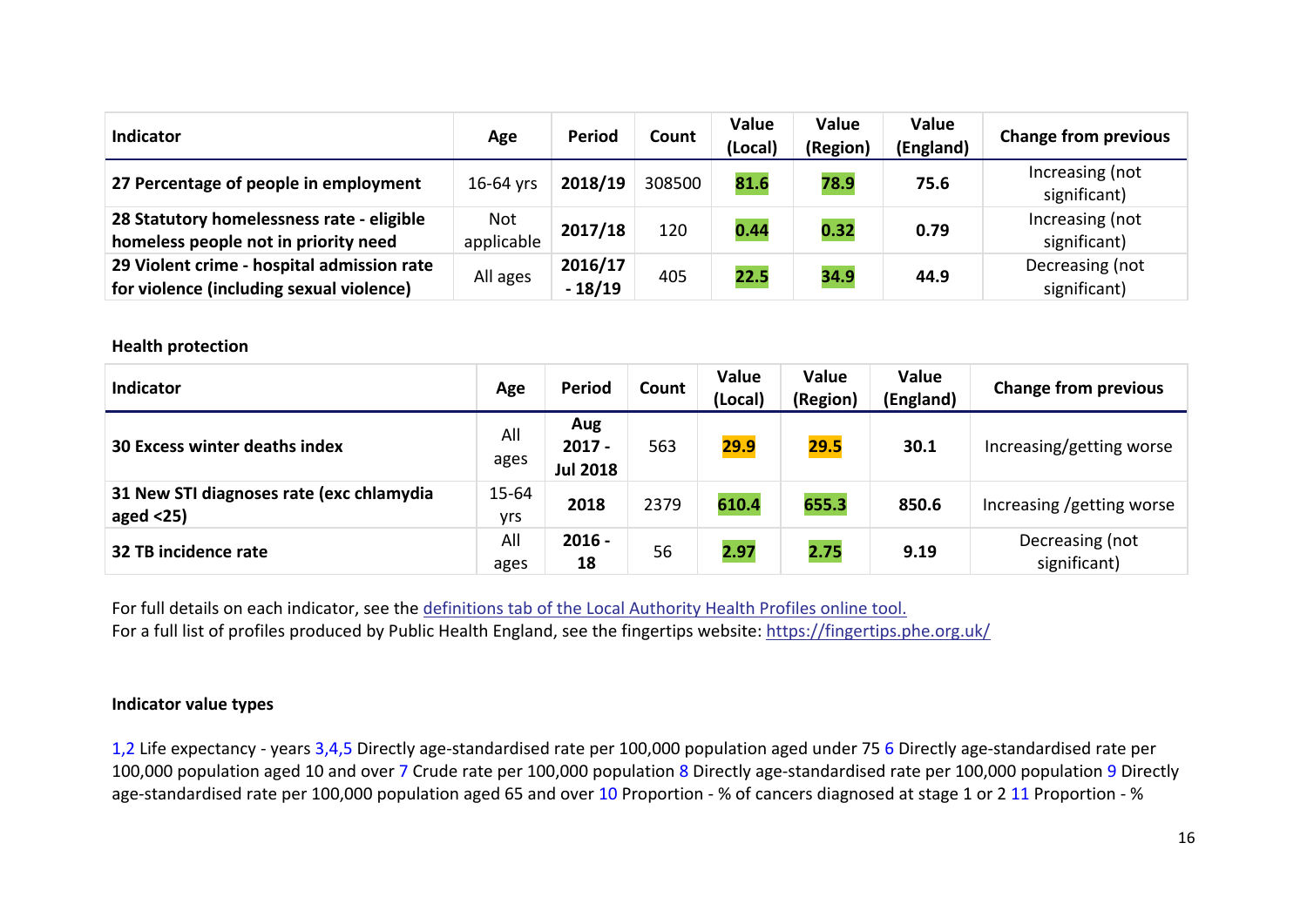recorded diagnosis of diabetes as a proportion of the estimated number with diabetes 12 Proportion - % recorded diagnosis of dementia as a proportion of the estimated number with dementia 13 Crude rate per 100,000 population aged under 18 14 Directly age-standardised rate per 100,000 population 15,16,17 Proportion 18 Crude rate per 1,000 females aged 15 to 17 19,20 Proportion 21 Crude rate per 1,000 live births 22 Proportion 23 Index of Multiple Deprivation (IMD) 2015 score 24 Proportion 25,26 Slope index of inequality 27 Proportion 28 Mean average across 8 qualifications 29 Proportion 30 Crude rate per 1,000 households 31 Directly age-standardised rate per 100,000 population 32 Ratio of excess winter deaths to average of non-winter deaths 33 Crude rate per 100,000 population aged 15 to 64 (excluding Chlamydia) 34 Crude rate per 100,000 population

- Value compared to a goal (see below)
- Value not published for data quality reasons
- $\frac{1}{5}$  Aggregated from all known lower geography values

#### **Thresholds for indicators that are compared against a goal**

| <b>Indicator Name</b>                         | Green           | Amber            | Red                     |
|-----------------------------------------------|-----------------|------------------|-------------------------|
| 12 Estimated dementia diagnosis rate (aged 65 | >= 66.7%        | similar to 66.7% |                         |
| and over)                                     | (significantly) |                  | < 66.7% (significantly) |

You may re-use this information (not including logos) free of charge in any format or medium, under the terms of the Open Government Licence. To view this licence, visit [www.nationalarchives.gov.uk/doc/open-government-licence/version/3](http://www.nationalarchives.gov.uk/doc/open-government-licence/version/3/)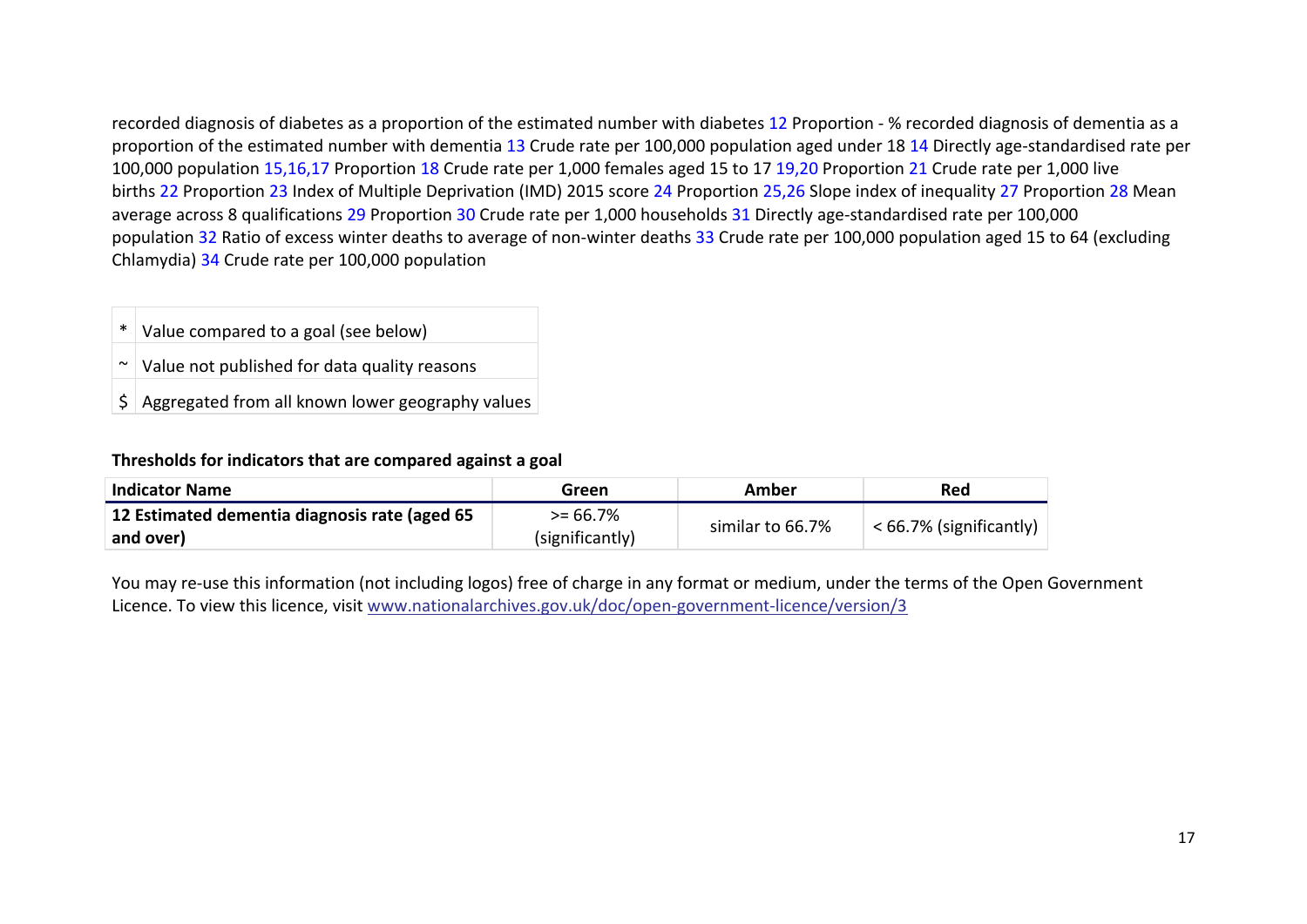## **Appendix II: Strategic Drivers for the PWC Team**

#### **National Strategic Drivers**

#### Preventing Ill-Health and Heath Inequalities

The strategy for Public Health in England was laid out in the Government's White Paper *Healthy Lives, Healthy People* **(2010)**<sup>6</sup> . More recently the Prevention Green Paper *Advancing Our Health* **–** *Prevention in the 2020s* **(2019)**<sup>7</sup> , the *NHS Long Term Plan* **(2019)**<sup>8</sup> have driven the strategic direction.

*Marmot Review 10 Years On (2020)<sup>9</sup>* – noted widening health inequalities over the last decade and reiterates the need for action across the social determinants of health including the development of anchor institutions approaches and a 'health systems' approach to population health, with partnerships among a range of sectors.

A new health and social care White Paper '*Integration and innovation: working together to improve health and social care for al***l** 10 ' was published in February 2021 setting out proposals for a new Health and Care Bill and this will build on the ambitions in the NHS Long Term Plan. There are also plans to make changes in social care, public health and mental health with further details still to emerge.

Preventing the (repeat) risk of harm to people in vulnerable circumstances

The **Ending Violence Against Women and Girls Strategy 2016 – 20**<sup>11</sup> provides an overview of the wide range of actions the government is taking to end violence against women and girls. It was launched on 8 March 2016 and refreshed in March 2019 and was the precursor to the Domestic Abuse Act 2021.

The **Serious Violence Prevention Strategy 2018**<sup>12</sup> – focuses on prevention and early intervention as one of the four main themes. This is also underpinned by guidance on the public health approach to reducing violence.

The **Rough Sleepers Strategy 2018**<sup>13</sup> – sets out the government's vision for halving rough sleeping by 2022 and ending it by 2024. The original target to eliminate rough sleeping had been 2027 but this has now been brought forward. COVID has been a huge stimulus for getting people off of the streets and achieving the goals set out in the strategy.

The **Homelessness Reduction Act 2017**<sup>14</sup> - modifies and extends existing homelessness protection

**Children Social Care Act 2017** – extension of duties for care leavers up to 25.

<sup>6</sup> [https://www.gov.uk/government/publications/healthy-lives-healthy-people-our-strategy-for-public-health](https://www.gov.uk/government/publications/healthy-lives-healthy-people-our-strategy-for-public-health-in-england)[in-england](https://www.gov.uk/government/publications/healthy-lives-healthy-people-our-strategy-for-public-health-in-england)

<sup>7</sup> Advancing our Health: [Prevention](https://assets.publishing.service.gov.uk/government/uploads/system/uploads/attachment_data/file/819766/advancing-our-health-prevention-in-the-2020s-accessible.pdf) in the 2020s

<sup>8</sup> <https://www.longtermplan.nhs.uk/>

<sup>9</sup> The [Marmot](https://www.health.org.uk/publications/reports/the-marmot-review-10-years-on#:~:text=The%20Health%20Foundation%20commissioned%20the%20Institute%20of%20Health,explores%20changes%20since%202010%20in%20five%20policy%20objectives%3A) Review: 10 years on

<sup>&</sup>lt;sup>10</sup> Integration and [innovation:](https://www.gov.uk/government/publications/working-together-to-improve-health-and-social-care-for-all/integration-and-innovation-working-together-to-improve-health-and-social-care-for-all-html-version) working together to improve health and social care for all

<sup>11</sup> [https://www.gov.uk/government/publications/strategy-to-end-violence-against-women-and-girls-2016-to-](https://www.gov.uk/government/publications/strategy-to-end-violence-against-women-and-girls-2016-to-2020)[2020](https://www.gov.uk/government/publications/strategy-to-end-violence-against-women-and-girls-2016-to-2020)

<sup>12</sup> <https://www.gov.uk/government/publications/serious-violence-strategy>

<sup>13</sup> <https://www.gov.uk/government/publications/the-rough-sleeping-strategy>

<sup>14</sup> <https://www.legislation.gov.uk/ukpga/2017/13/contents>